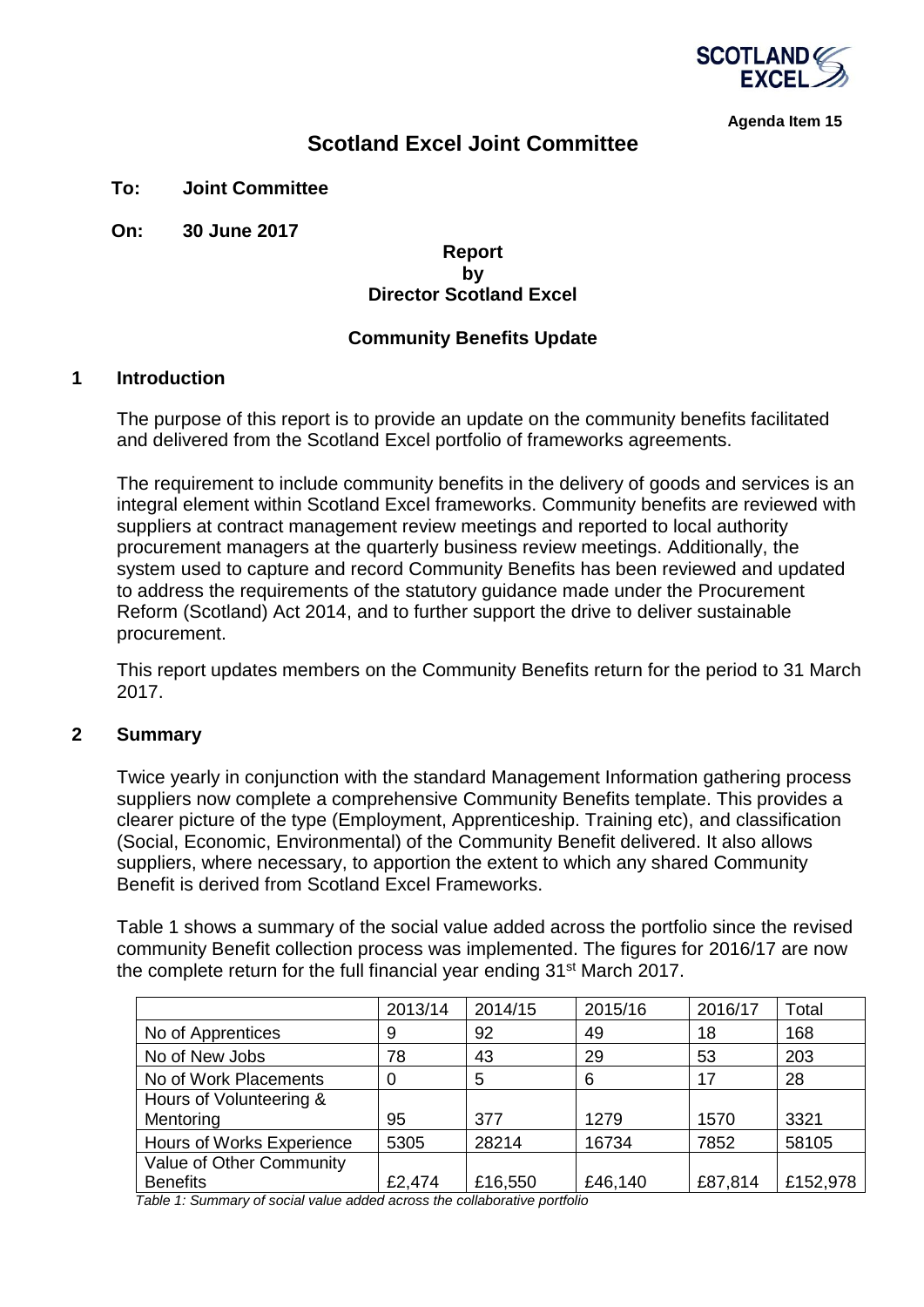The successful delivery of the Domestic Furniture and Fittings framework was significant factor in the number of new jobs and apprenticeships created since 2013/14. Whilst this may have resulted in a peak, in terms of new jobs and apprentices, the overall social benefits being returned is extremely positive. A notable and innovative example that falls within the category "Value of Other Community Benefits" is the creation of a fund for local initiatives. The fund is based on a rebate proposal from a supplier on our Electrical Materials Framework and the total value that Councils can now access is c£20,000.

In addition to the Social Benefits outlined in this report it should also be noted that relevant data for Environmental Benefits, including the volume and weight of recycled material, is captured by contract managers as part of routine contract management activity. This data is included in the business reviews held with each corporate procurement function on an on-going basis. Similarly, Workforce matters including the Living Wage status are monitored, reported and managed on a contract by contract basis.

# **3 Next Steps**

The next Community Benefits data collection, analysis and review cycle will be completed in line with Management information process to cover the period through to the end of  $30<sup>th</sup>$ September 2017. The results will be reviewed with the supply base and where appropriate will be incorporated into supplier performance objectives.

#### **4 Conclusion**

Committee members are requested to note the content of this report, and support the measures proposed to monitor delivery of community benefits for the 2017/18 financial year.